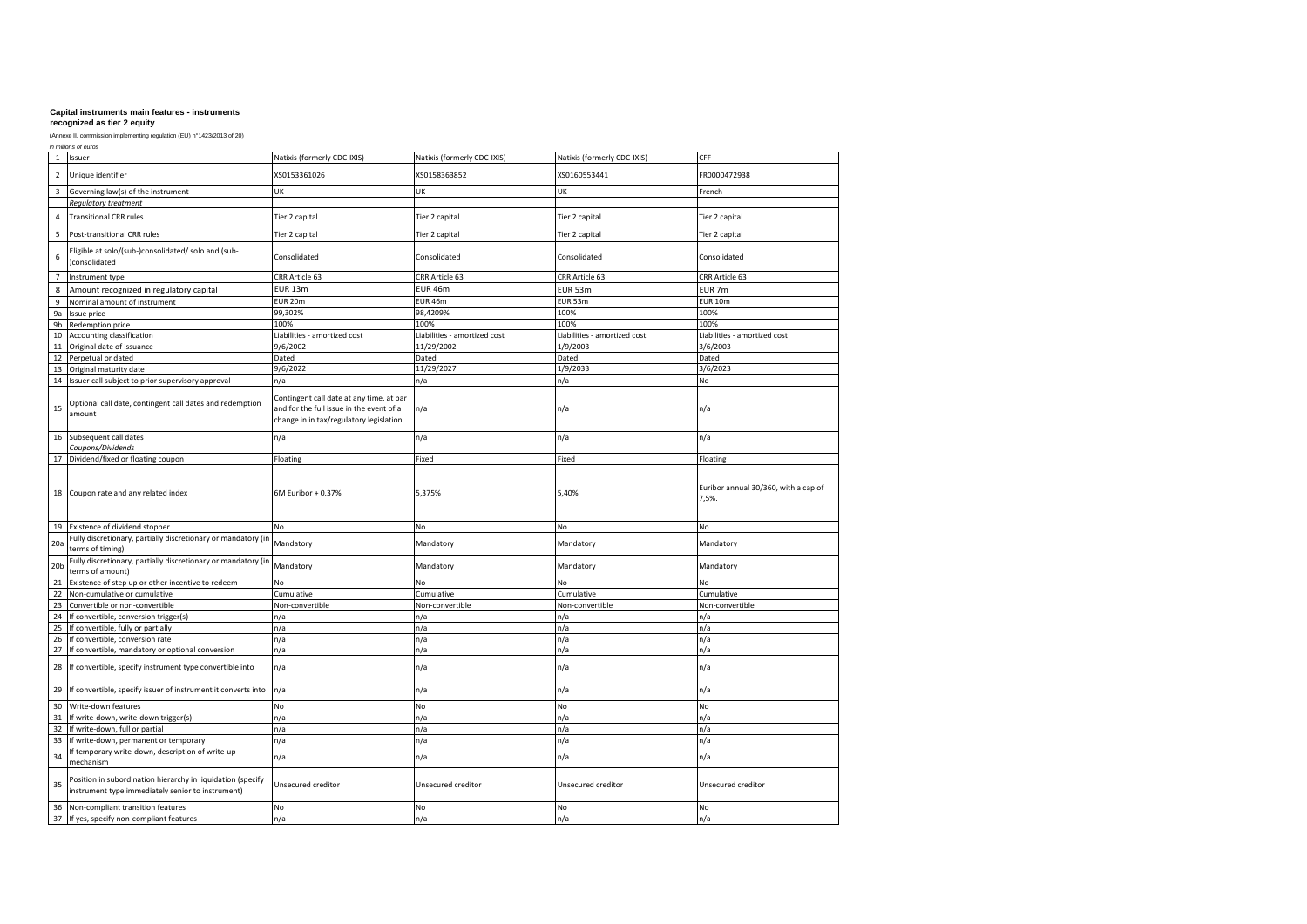### **recognized as tier 2 equity**

|                 | in millions of euros                                                                                             |                              |                                                                                                                   |                                 |                                                                    |  |  |  |
|-----------------|------------------------------------------------------------------------------------------------------------------|------------------------------|-------------------------------------------------------------------------------------------------------------------|---------------------------------|--------------------------------------------------------------------|--|--|--|
| $\mathbf{1}$    | Issuer                                                                                                           | Natixis (formerly CDC-IXIS)  | Natixis                                                                                                           | Natixis                         | <b>BPCE</b>                                                        |  |  |  |
| $\overline{2}$  | Unique identifier                                                                                                | XS0160553441                 | FR0010405894                                                                                                      | XS0301168281                    | FR0011538222                                                       |  |  |  |
| 3               | Governing law(s) of the instrument                                                                               | UK                           | French                                                                                                            | UK                              | French                                                             |  |  |  |
|                 | Regulatory treatment                                                                                             |                              |                                                                                                                   |                                 |                                                                    |  |  |  |
| 4               | <b>Transitional CRR rules</b>                                                                                    | Tier 2 capital               | Tier 2 capital                                                                                                    | Tier 2 capital                  | Tier 2 capital                                                     |  |  |  |
| 5               | Post-transitional CRR rules                                                                                      | Tier 2 capital               | Tier 2 capital                                                                                                    | Tier 2 capital                  | Tier 2 capital                                                     |  |  |  |
| 6               | Eligible at solo/(sub-)consolidated/ solo and (sub-<br>consolidated                                              | Consolidated                 | Consolidated                                                                                                      | Consolidated                    | Consolidated                                                       |  |  |  |
| $\overline{7}$  | Instrument type                                                                                                  | CRR Article 63               | CRR Article 63                                                                                                    | CRR Article 63                  | CRR Article 63                                                     |  |  |  |
| 8               | Amount recognized in regulatory capital                                                                          | EUR <sub>7m</sub>            | <b>EUR 244m</b>                                                                                                   | <b>EUR 59m</b>                  | EUR 0.810m                                                         |  |  |  |
| $\overline{9}$  | Nominal amount of instrument                                                                                     | EUR <sub>7m</sub>            | <b>EUR 500m</b>                                                                                                   | <b>EUR 100m</b>                 | EUR 1,000m                                                         |  |  |  |
| 9a              | Issue price                                                                                                      | 100%                         | 100%                                                                                                              | 100,000%                        | 100,000%                                                           |  |  |  |
| 9 <sub>b</sub>  | Redemption price                                                                                                 | 100%                         | 100%                                                                                                              | 100%                            | n/a                                                                |  |  |  |
| 10              | Accounting classification                                                                                        | Liabilities - amortized cost | Liabilities - amortized cost                                                                                      | Liabilities - fair value option | Liabilities - amortized cost                                       |  |  |  |
| 11              | Original date of issuance                                                                                        | 4/1/2003                     | 12/15/2006                                                                                                        | 5/31/2007                       | 7/18/2013                                                          |  |  |  |
| 12              | Perpetual or dated                                                                                               | Dated                        | Dated                                                                                                             | Dated                           | Dated                                                              |  |  |  |
| 13              | Original maturity date                                                                                           | 1/9/2033                     | 12/15/2021                                                                                                        | 5/31/2022                       | 7/18/2023                                                          |  |  |  |
| 14              | Issuer call subject to prior supervisory approval                                                                | n/a                          | n/a                                                                                                               | n/a                             | No                                                                 |  |  |  |
| 15              | Optional call date, contingent call dates and redemption<br>amount                                               | n/a                          | Contingent call date at any time, at par<br>and for the full issue in the event of a<br>change in tax legislation | n/a                             | n/a                                                                |  |  |  |
| 16              | Subsequent call dates                                                                                            | n/a                          | n/a                                                                                                               | n/a                             | n/a                                                                |  |  |  |
|                 | Coupons/Dividends                                                                                                |                              |                                                                                                                   |                                 |                                                                    |  |  |  |
| 17              | Dividend/fixed or floating coupon                                                                                | Fixed                        | Floating                                                                                                          | Floating                        | Fixed                                                              |  |  |  |
|                 | 18 Coupon rate and any related index                                                                             | 5,40%                        | 10y CMS                                                                                                           | 10y CMS                         | 4,625%                                                             |  |  |  |
| 19              | Existence of dividend stopper                                                                                    | No                           | No                                                                                                                | No                              | No                                                                 |  |  |  |
| 20a             | Fully discretionary, partially discretionary or mandatory (in<br>terms of timing)                                | Mandatory                    | Mandatory                                                                                                         | Mandatory                       | Mandatory                                                          |  |  |  |
| 20 <sub>b</sub> | Fully discretionary, partially discretionary or mandatory (in<br>terms of amount)                                | Mandatory                    | Mandatory                                                                                                         | Mandatory                       | Mandatory                                                          |  |  |  |
| 21              | Existence of step up or other incentive to redeem                                                                | No                           | No                                                                                                                | No                              | No                                                                 |  |  |  |
| 22              | Non-cumulative or cumulative                                                                                     | Cumulative                   | Cumulative                                                                                                        | Cumulative                      | Cumulative                                                         |  |  |  |
| 23              | Convertible or non-convertible                                                                                   | Non-convertible              | Non-convertible                                                                                                   | Non-convertible                 | Non-convertible                                                    |  |  |  |
| 24              | If convertible, conversion trigger(s)                                                                            | n/a                          | n/a                                                                                                               | n/a                             | n/a                                                                |  |  |  |
| 25              | If convertible, fully or partially                                                                               | n/a                          | n/a                                                                                                               | n/a                             | n/a                                                                |  |  |  |
| 26              | If convertible, conversion rate                                                                                  | n/a                          | n/a                                                                                                               | n/a                             | n/a                                                                |  |  |  |
| 27              | If convertible, mandatory or optional conversion                                                                 | n/a                          | n/a                                                                                                               | n/a                             | n/a                                                                |  |  |  |
| 28              | If convertible, specify instrument type convertible into                                                         | n/a                          | n/a                                                                                                               | n/a                             | n/a                                                                |  |  |  |
| 29              | If convertible, specify issuer of instrument it converts into                                                    | n/a                          | n/a                                                                                                               | n/a                             | n/a                                                                |  |  |  |
| 30              | Write-down features                                                                                              | No                           | No                                                                                                                | No                              | No                                                                 |  |  |  |
| 31              | If write-down, write-down trigger(s)                                                                             | n/a                          | n/a                                                                                                               | n/a                             | n/a                                                                |  |  |  |
| 32              | If write-down, full or partial                                                                                   | n/a                          | n/a                                                                                                               | n/a                             | n/a                                                                |  |  |  |
| 33              | If write-down, permanent or temporary                                                                            | n/a                          | n/a                                                                                                               | n/a                             | n/a                                                                |  |  |  |
| 34              | If temporary write-down, description of write-up<br>mechanism                                                    | n/a                          | n/a                                                                                                               | n/a                             | n/a                                                                |  |  |  |
| 35              | Position in subordination hierarchy in liquidation (specify<br>instrument type immediately senior to instrument) | Unsecured creditor           | Unsecured creditor                                                                                                | Unsecured creditor              | Instrument principal subordinated to<br>unsubordinated instruments |  |  |  |
| 36              | Non-compliant transition features                                                                                | No                           | No                                                                                                                | No                              | <b>No</b>                                                          |  |  |  |
|                 | 37 If yes, specify non-compliant features                                                                        | n/a                          | n/a                                                                                                               | n/a                             | n/a                                                                |  |  |  |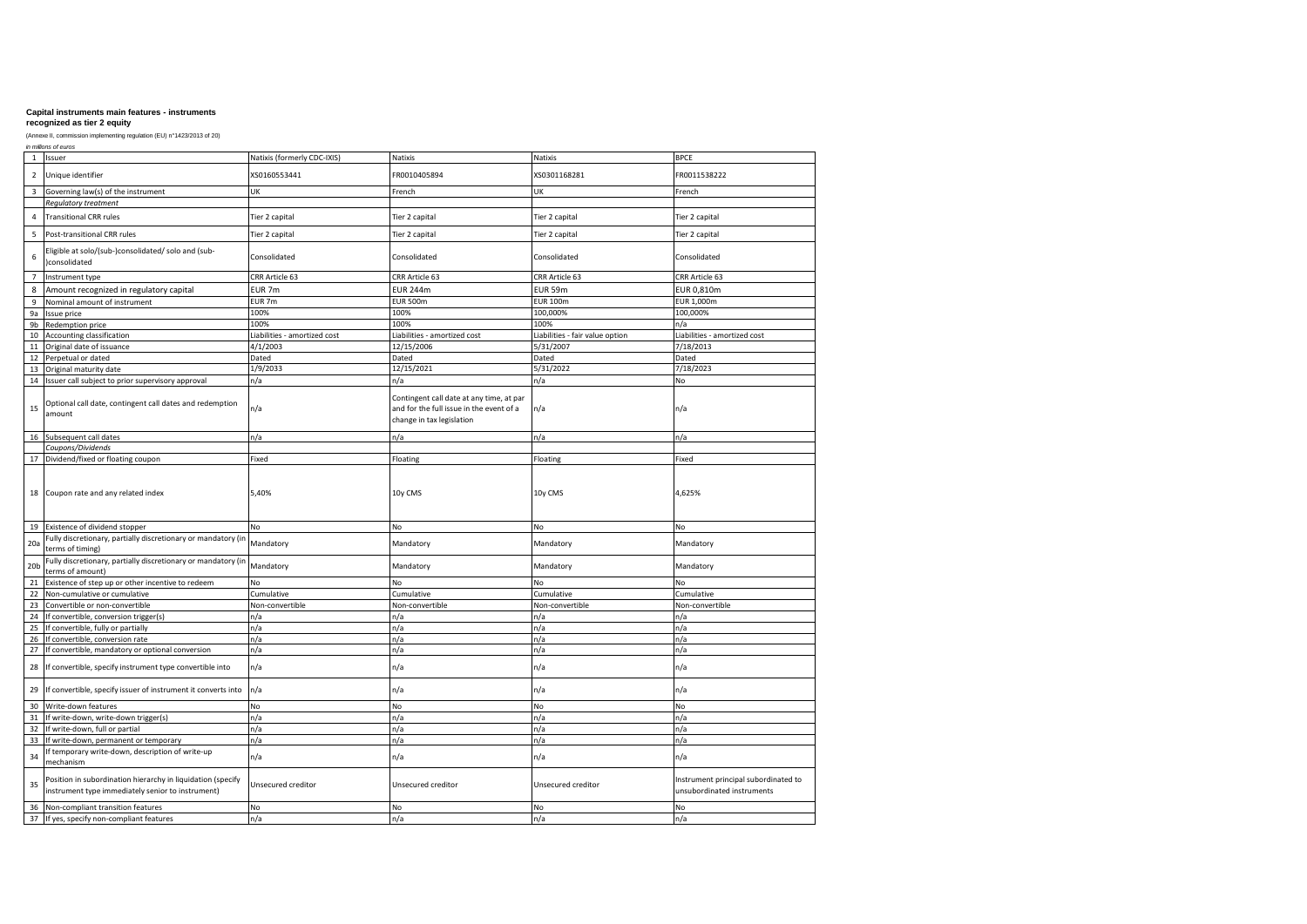# **recognized as tier 2 equity**

|                 | in millions of euros                                                                                             |                                                                    |                                                                    |                                                                    |                                                                                                                                                |  |  |  |
|-----------------|------------------------------------------------------------------------------------------------------------------|--------------------------------------------------------------------|--------------------------------------------------------------------|--------------------------------------------------------------------|------------------------------------------------------------------------------------------------------------------------------------------------|--|--|--|
| 1               | Issuer                                                                                                           | <b>BPCE</b>                                                        | <b>BPCE</b>                                                        | <b>BPCE</b>                                                        | <b>BPCE</b>                                                                                                                                    |  |  |  |
| $\overline{2}$  | Unique identifier                                                                                                | 144A: US05578QAA13 / Reg S:                                        | 144A: US05578QAB95 / Reg S:                                        | FR0011855287                                                       | FR0012018851                                                                                                                                   |  |  |  |
| 3               | Governing law(s) of the instrument                                                                               | US05578UAA25<br><b>New York State</b>                              | US05578UAB08<br>New York State                                     | French                                                             | French                                                                                                                                         |  |  |  |
|                 |                                                                                                                  |                                                                    |                                                                    |                                                                    |                                                                                                                                                |  |  |  |
|                 | Regulatory treatment                                                                                             |                                                                    |                                                                    |                                                                    |                                                                                                                                                |  |  |  |
| 4               | <b>Transitional CRR rules</b>                                                                                    | Tier 2 capital                                                     | Tier 2 capital                                                     | Tier 2 capital                                                     | Tier 2 capital                                                                                                                                 |  |  |  |
| 5               | Post-transitional CRR rules                                                                                      | Tier 2 capital                                                     | Tier 2 capital                                                     | Tier 2 capital                                                     | Tier 2 capital                                                                                                                                 |  |  |  |
| 6               | Eligible at solo/(sub-)consolidated/ solo and (sub-<br>)consolidated                                             | Consolidated                                                       | Consolidated                                                       | Consolidated                                                       | Consolidated                                                                                                                                   |  |  |  |
| $\overline{7}$  | Instrument type                                                                                                  | CRR Article 63                                                     | CRR Article 63                                                     | CRR Article 63                                                     | CRR Article 63                                                                                                                                 |  |  |  |
| 8               | Amount recognized in regulatory capital                                                                          | EUR 1,137m                                                         | EUR 1,317m                                                         | <b>EUR 838m</b>                                                    | EUR 1,000m                                                                                                                                     |  |  |  |
| 9               | Nominal amount of instrument                                                                                     | USD 1,500m                                                         | USD 1,500m                                                         | <b>GBP 750m</b>                                                    | EUR 1,000m                                                                                                                                     |  |  |  |
| 9a              |                                                                                                                  | 100%                                                               | 99,815%                                                            | 100%                                                               | 100%                                                                                                                                           |  |  |  |
|                 | Issue price                                                                                                      |                                                                    |                                                                    |                                                                    |                                                                                                                                                |  |  |  |
| 9b              | Redemption price                                                                                                 | n/a                                                                | n/a                                                                | n/a                                                                | n/a                                                                                                                                            |  |  |  |
| 10              | Accounting classification                                                                                        | Liabilities - amortized cost                                       | Liabilities - amortized cost                                       | Liabilities - amortized cost                                       | Liabilities - amortized cost                                                                                                                   |  |  |  |
| 11              | Original date of issuance                                                                                        | 10/22/2013                                                         | 1/21/2014                                                          | 4/16/2014                                                          | 7/8/2014                                                                                                                                       |  |  |  |
| 12              | Perpetual or dated                                                                                               | Dated                                                              | Dated                                                              | Dated                                                              | Dated                                                                                                                                          |  |  |  |
| 13              | Original maturity date                                                                                           | 10/22/2023                                                         | 7/21/2024                                                          | 4/16/2029                                                          | 7/8/2026                                                                                                                                       |  |  |  |
| 14              | Issuer call subject to prior supervisory approval                                                                | No                                                                 | No                                                                 | No                                                                 | Yes                                                                                                                                            |  |  |  |
| 15              | Optional call date, contingent call dates and redemption<br>amount                                               | n/a                                                                | n/a                                                                | n/a                                                                | 7/8/2021 at par                                                                                                                                |  |  |  |
| 16              | Subsequent call dates                                                                                            | n/a                                                                | n/a                                                                | n/a                                                                | n/a                                                                                                                                            |  |  |  |
|                 | Coupons/Dividends                                                                                                |                                                                    |                                                                    |                                                                    |                                                                                                                                                |  |  |  |
| 17              | Dividend/fixed or floating coupon                                                                                | Fixed                                                              | Fixed                                                              | Fixed                                                              | Fixed                                                                                                                                          |  |  |  |
| 18              | Coupon rate and any related index                                                                                | 5,70%                                                              | 5,15%                                                              | 5,15%                                                              | 2.75% until 7/8/2021, then fixed rate<br>determined at the call date by the sum<br>of the 5-year mid-swap EUR + 1.83% if<br>call not exercised |  |  |  |
| 19              | Existence of dividend stopper                                                                                    | No                                                                 | No                                                                 | No                                                                 | No                                                                                                                                             |  |  |  |
| 20a             | Fully discretionary, partially discretionary or mandatory (in<br>terms of timing)                                | Mandatory                                                          | Mandatory                                                          | Mandatory                                                          | Mandatory                                                                                                                                      |  |  |  |
| 20 <sub>b</sub> | Fully discretionary, partially discretionary or mandatory (in<br>terms of amount)                                | Mandatory                                                          | Mandatory                                                          | Mandatory                                                          | Mandatory                                                                                                                                      |  |  |  |
| 21              | Existence of step up or other incentive to redeem                                                                | No                                                                 | No                                                                 | No                                                                 | No                                                                                                                                             |  |  |  |
| 22              | Non-cumulative or cumulative                                                                                     | Cumulative                                                         | Cumulative                                                         | Cumulative                                                         | Cumulative                                                                                                                                     |  |  |  |
| 23              | Convertible or non-convertible                                                                                   | Non-convertible                                                    | Non-convertible                                                    | Non-convertible                                                    | Non-convertible                                                                                                                                |  |  |  |
| 24              | If convertible, conversion trigger(s)                                                                            | n/a                                                                | n/a                                                                | n/a                                                                | n/a                                                                                                                                            |  |  |  |
| 25              | If convertible, fully or partially                                                                               | n/a                                                                | n/a                                                                | n/a                                                                | n/a                                                                                                                                            |  |  |  |
| 26              | If convertible, conversion rate                                                                                  | n/a                                                                | n/a                                                                | n/a                                                                | n/a                                                                                                                                            |  |  |  |
|                 |                                                                                                                  |                                                                    |                                                                    |                                                                    |                                                                                                                                                |  |  |  |
| 27<br>28        | If convertible, mandatory or optional conversion<br>If convertible, specify instrument type convertible into     | n/a<br>n/a                                                         | n/a<br>n/a                                                         | n/a<br>n/a                                                         | n/a<br>n/a                                                                                                                                     |  |  |  |
| 29              | If convertible, specify issuer of instrument it converts into                                                    | n/a                                                                | n/a                                                                | n/a                                                                | n/a                                                                                                                                            |  |  |  |
| 30              | Write-down features                                                                                              | No                                                                 | No                                                                 | No                                                                 | No                                                                                                                                             |  |  |  |
| 31              | If write-down, write-down trigger(s)                                                                             | n/a                                                                | n/a                                                                | n/a                                                                | n/a                                                                                                                                            |  |  |  |
| 32              | If write-down, full or partial                                                                                   | n/a                                                                | n/a                                                                | n/a                                                                | n/a                                                                                                                                            |  |  |  |
| 33              | If write-down, permanent or temporary                                                                            | n/a                                                                | n/a                                                                | n/a                                                                | n/a                                                                                                                                            |  |  |  |
| 34              | If temporary write-down, description of write-up<br>mechanism                                                    | n/a                                                                | n/a                                                                | n/a                                                                | n/a                                                                                                                                            |  |  |  |
| 35              | Position in subordination hierarchy in liquidation (specify<br>instrument type immediately senior to instrument) | Instrument principal subordinated to<br>unsubordinated instruments | Instrument principal subordinated to<br>unsubordinated instruments | Instrument principal subordinated to<br>unsubordinated instruments | Instrument (principal and interest)<br>subordinated to unsubordinated<br>instruments                                                           |  |  |  |
| 36              | Non-compliant transition features                                                                                | No                                                                 | No                                                                 | No                                                                 | No                                                                                                                                             |  |  |  |
|                 | 37 If yes, specify non-compliant features                                                                        | n/a                                                                | n/a                                                                | n/a                                                                | n/a                                                                                                                                            |  |  |  |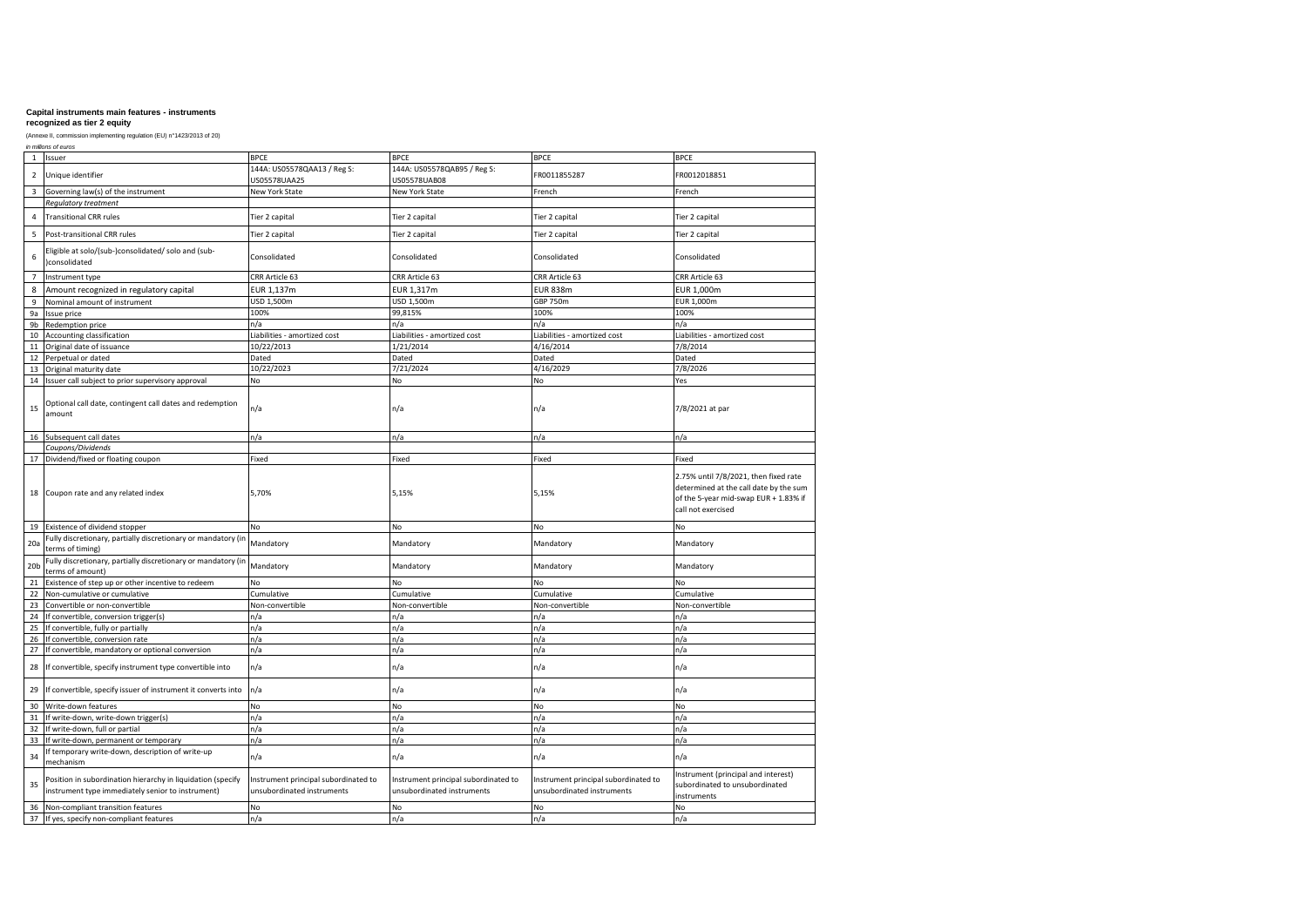# **recognized as tier 2 equity**

|                 | in millions of euros                                                                                             |                                                                                      |                                                                                      |                                                                                      |                                                                                      |  |  |  |
|-----------------|------------------------------------------------------------------------------------------------------------------|--------------------------------------------------------------------------------------|--------------------------------------------------------------------------------------|--------------------------------------------------------------------------------------|--------------------------------------------------------------------------------------|--|--|--|
|                 | 1 Issuer                                                                                                         | <b>BPCE</b>                                                                          | <b>BPCE</b>                                                                          | <b>BPCE</b>                                                                          | <b>BPCE</b>                                                                          |  |  |  |
| $\overline{2}$  | Unique identifier                                                                                                | 144A: US05578QAC78 / Reg S:<br>JS05578UAC80                                          | FR0011952621                                                                         | FR0011952647                                                                         | 144A: US05578QAD51 / Reg S:<br>US05578UAD63                                          |  |  |  |
| 3               | Governing law(s) of the instrument                                                                               | <b>New York State</b>                                                                | French                                                                               | French                                                                               | <b>New York State</b>                                                                |  |  |  |
|                 | Regulatory treatment                                                                                             |                                                                                      |                                                                                      |                                                                                      |                                                                                      |  |  |  |
| 4               | <b>Transitional CRR rules</b>                                                                                    | Tier 2 capital                                                                       | Tier 2 capital                                                                       | Tier 2 capital                                                                       | Tier 2 capital                                                                       |  |  |  |
|                 |                                                                                                                  |                                                                                      |                                                                                      |                                                                                      |                                                                                      |  |  |  |
| 5               | Post-transitional CRR rules                                                                                      | Tier 2 capital                                                                       | Tier 2 capital                                                                       | Tier 2 capital                                                                       | Tier 2 capital                                                                       |  |  |  |
| 6               | Eligible at solo/(sub-)consolidated/ solo and (sub-<br>consolidated                                              | Consolidated                                                                         | Consolidated                                                                         | Consolidated                                                                         | Consolidated                                                                         |  |  |  |
| $\overline{7}$  | Instrument type                                                                                                  | CRR Article 63                                                                       | CRR Article 63                                                                       | CRR Article 63                                                                       | CRR Article 63                                                                       |  |  |  |
| 8               | Amount recognized in regulatory capital                                                                          | <b>EUR 702m</b>                                                                      | <b>EUR 350m</b>                                                                      | <b>EUR 525m</b>                                                                      | EUR 1,098m                                                                           |  |  |  |
| 9               | Nominal amount of instrument                                                                                     | <b>USD 800m</b>                                                                      | <b>EUR 350m</b>                                                                      | <b>EUR 525m</b>                                                                      | USD 1,250m                                                                           |  |  |  |
| 9a              | Issue price                                                                                                      | 99%                                                                                  | 100,520%                                                                             | 100%                                                                                 | 98,577%                                                                              |  |  |  |
| 9b              | Redemption price                                                                                                 | n/a                                                                                  | n/a                                                                                  | n/a                                                                                  | n/a                                                                                  |  |  |  |
| 10              | Accounting classification                                                                                        | Liabilities - amortized cost                                                         | Liabilities - amortized cost                                                         | Liabilities - amortized cost                                                         | Liabilities - amortized cost                                                         |  |  |  |
| 11              | Original date of issuance                                                                                        | 7/11/2014                                                                            | 7/25/2014                                                                            | 7/25/2014                                                                            | 9/15/2014                                                                            |  |  |  |
| 12              | Perpetual or dated                                                                                               | Dated                                                                                | Dated                                                                                | Dated                                                                                | Dated                                                                                |  |  |  |
| 13              | Original maturity date                                                                                           | 7/11/2024                                                                            | 6/25/2026                                                                            | 6/25/2026                                                                            | 3/15/2025                                                                            |  |  |  |
|                 | 14 Issuer call subject to prior supervisory approval                                                             | No                                                                                   | No                                                                                   | No                                                                                   | No                                                                                   |  |  |  |
|                 |                                                                                                                  |                                                                                      |                                                                                      |                                                                                      |                                                                                      |  |  |  |
| 15              | Optional call date, contingent call dates and redemption<br>amount                                               | n/a                                                                                  | n/a                                                                                  | n/a                                                                                  | n/a                                                                                  |  |  |  |
|                 | 16 Subsequent call dates                                                                                         | n/a                                                                                  | n/a                                                                                  | n/a                                                                                  | n/a                                                                                  |  |  |  |
|                 | Coupons/Dividends                                                                                                |                                                                                      |                                                                                      |                                                                                      |                                                                                      |  |  |  |
| 17              | Dividend/fixed or floating coupon                                                                                | Fixed                                                                                | Fixed                                                                                | Zero coupon                                                                          | Fixed                                                                                |  |  |  |
|                 | 18 Coupon rate and any related index                                                                             | 4,625%                                                                               | 3,85%                                                                                | Zero coupon, with redemption at<br>156.8595%                                         | 4,50%                                                                                |  |  |  |
|                 | 19 Existence of dividend stopper                                                                                 | No                                                                                   | No                                                                                   | No                                                                                   | No                                                                                   |  |  |  |
| 20a             | Fully discretionary, partially discretionary or mandatory (in<br>terms of timing)                                | Mandatory                                                                            | Mandatory                                                                            | Mandatory                                                                            | Mandatory                                                                            |  |  |  |
| 20 <sub>b</sub> | Fully discretionary, partially discretionary or mandatory (in<br>terms of amount)                                | Mandatory                                                                            | Mandatory                                                                            | Mandatory                                                                            | Mandatory                                                                            |  |  |  |
| 21              | Existence of step up or other incentive to redeem                                                                | No                                                                                   | No                                                                                   | No                                                                                   | No                                                                                   |  |  |  |
| 22              | Non-cumulative or cumulative                                                                                     | Cumulative                                                                           | Cumulative                                                                           | Cumulative                                                                           | Cumulative                                                                           |  |  |  |
| 23              | Convertible or non-convertible                                                                                   | Non-convertible                                                                      | Non-convertible                                                                      | Non-convertible                                                                      | Non-convertible                                                                      |  |  |  |
| 24              | If convertible, conversion trigger(s)                                                                            | n/a                                                                                  | n/a                                                                                  | n/a                                                                                  | n/a                                                                                  |  |  |  |
| 25              | If convertible, fully or partially                                                                               | n/a                                                                                  | n/a                                                                                  | n/a                                                                                  | n/a                                                                                  |  |  |  |
| 26              | If convertible, conversion rate                                                                                  | n/a                                                                                  | n/a                                                                                  | n/a                                                                                  | n/a                                                                                  |  |  |  |
| 27              | If convertible, mandatory or optional conversion                                                                 | n/a                                                                                  | n/a                                                                                  | n/a                                                                                  | n/a                                                                                  |  |  |  |
| 28              | If convertible, specify instrument type convertible into                                                         | n/a                                                                                  | n/a                                                                                  | n/a                                                                                  | n/a                                                                                  |  |  |  |
| 29              | If convertible, specify issuer of instrument it converts into                                                    | n/a                                                                                  | n/a                                                                                  | n/a                                                                                  | n/a                                                                                  |  |  |  |
| 30              | Write-down features                                                                                              | No                                                                                   | No                                                                                   | No                                                                                   | No                                                                                   |  |  |  |
| 31              | If write-down, write-down trigger(s)                                                                             | n/a                                                                                  | n/a                                                                                  | n/a                                                                                  | n/a                                                                                  |  |  |  |
| 32              | If write-down, full or partial                                                                                   | n/a                                                                                  | n/a                                                                                  | n/a                                                                                  | n/a                                                                                  |  |  |  |
| 33              | If write-down, permanent or temporary                                                                            | n/a                                                                                  | n/a                                                                                  | n/a                                                                                  | n/a                                                                                  |  |  |  |
| 34              | If temporary write-down, description of write-up<br>mechanism                                                    | n/a                                                                                  | n/a                                                                                  | n/a                                                                                  | n/a                                                                                  |  |  |  |
| 35              | Position in subordination hierarchy in liquidation (specify<br>instrument type immediately senior to instrument) | Instrument (principal and interest)<br>subordinated to unsubordinated<br>instruments | Instrument (principal and interest)<br>subordinated to unsubordinated<br>instruments | Instrument (principal and interest)<br>subordinated to unsubordinated<br>instruments | Instrument (principal and interest)<br>subordinated to unsubordinated<br>instruments |  |  |  |
| 36              | Non-compliant transition features                                                                                | No                                                                                   | No                                                                                   | No                                                                                   | No                                                                                   |  |  |  |
| 37              | If yes, specify non-compliant features                                                                           | n/a                                                                                  | n/a                                                                                  | n/a                                                                                  | n/a                                                                                  |  |  |  |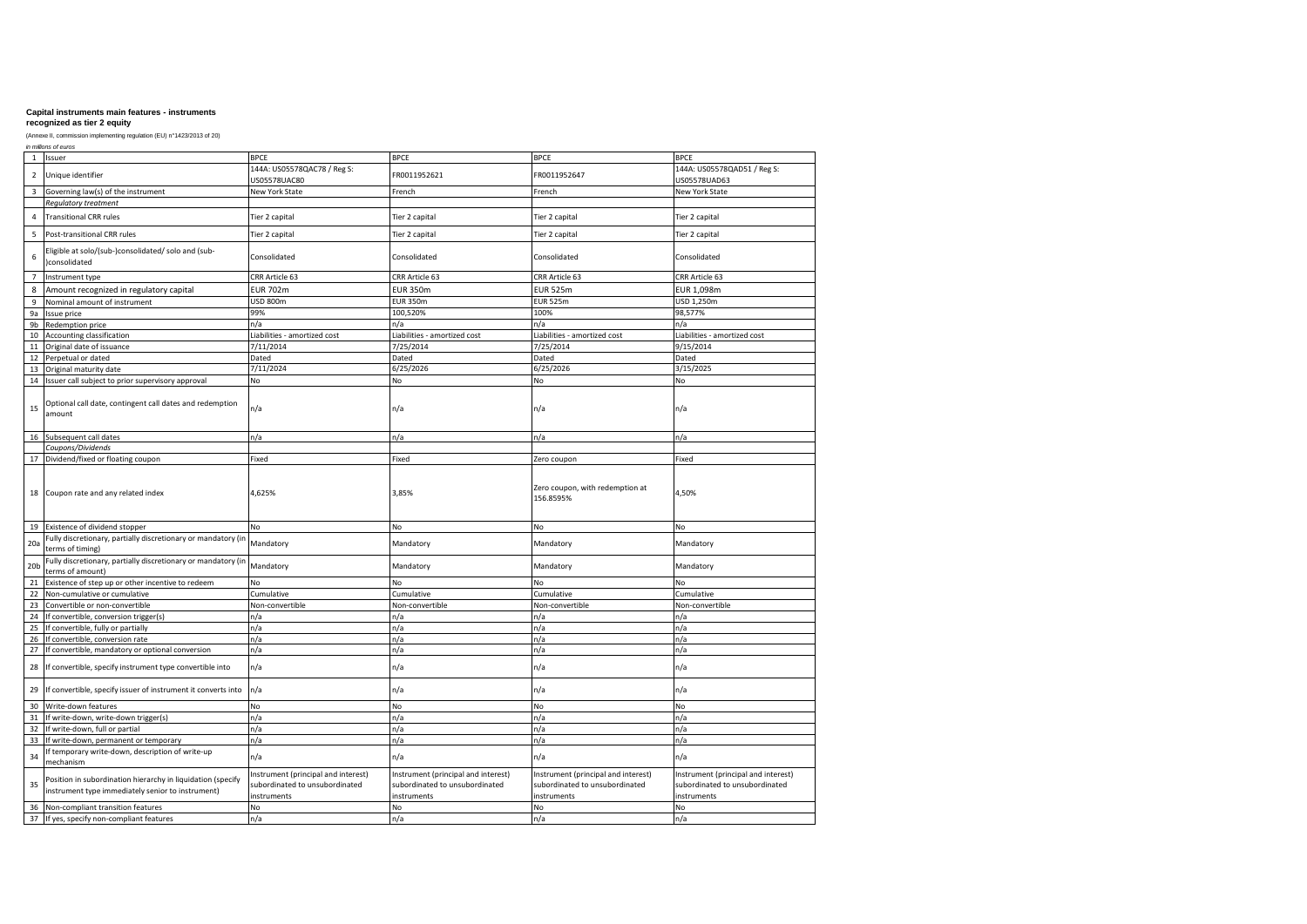### **recognized as tier 2 equity**

|                 | in millions of euros                                                                                             |                                                                                      |                                                                                      |                                                                                                                                                                                    |                                                                                      |  |  |  |
|-----------------|------------------------------------------------------------------------------------------------------------------|--------------------------------------------------------------------------------------|--------------------------------------------------------------------------------------|------------------------------------------------------------------------------------------------------------------------------------------------------------------------------------|--------------------------------------------------------------------------------------|--|--|--|
| $\overline{1}$  | Issuer                                                                                                           | <b>BPCE</b>                                                                          | <b>BPCE</b>                                                                          | <b>BPCE</b>                                                                                                                                                                        | <b>BPCE</b>                                                                          |  |  |  |
| $\overline{2}$  | Unique identifier                                                                                                | FR0012174597                                                                         | JP525021AF10                                                                         | JP525021BF19                                                                                                                                                                       | JP525021CF18                                                                         |  |  |  |
| $\overline{3}$  | Governing law(s) of the instrument                                                                               | French                                                                               | Japanese                                                                             | Japanese                                                                                                                                                                           | Japanese                                                                             |  |  |  |
|                 | Regulatory treatment                                                                                             |                                                                                      |                                                                                      |                                                                                                                                                                                    |                                                                                      |  |  |  |
| $\overline{4}$  | <b>Transitional CRR rules</b>                                                                                    | Tier 2 capital                                                                       | Tier 2 capital                                                                       | Tier 2 capital                                                                                                                                                                     | Tier 2 capital                                                                       |  |  |  |
| 5               | Post-transitional CRR rules                                                                                      | Tier 2 capital                                                                       | Tier 2 capital                                                                       | Tier 2 capital                                                                                                                                                                     | Tier 2 capital                                                                       |  |  |  |
| 6               | Eligible at solo/(sub-)consolidated/ solo and (sub-<br>consolidated                                              | Consolidated                                                                         | Consolidated                                                                         | Consolidated                                                                                                                                                                       | Consolidated                                                                         |  |  |  |
| $\overline{7}$  | Instrument type                                                                                                  | CRR Article 63                                                                       | CRR Article 63                                                                       | CRR Article 63                                                                                                                                                                     | CRR Article 63                                                                       |  |  |  |
| 8               | Amount recognized in regulatory capital                                                                          | <b>EUR 410m</b>                                                                      | <b>EUR 222m</b>                                                                      | <b>EUR 64m</b>                                                                                                                                                                     | <b>EUR 108m</b>                                                                      |  |  |  |
| 9               | Nominal amount of instrument                                                                                     | <b>EUR 410m</b>                                                                      | JPY 27,200m                                                                          | JPY 7,900m                                                                                                                                                                         | JPY 13,200m                                                                          |  |  |  |
| 9a              | Issue price                                                                                                      | 99,563%                                                                              | 100,000%                                                                             | 100,000%                                                                                                                                                                           | 100,000%                                                                             |  |  |  |
| 9b              | Redemption price                                                                                                 | n/a                                                                                  | 100%                                                                                 | 100%                                                                                                                                                                               | 100%                                                                                 |  |  |  |
| 10              | Accounting classification                                                                                        | Liabilities - amortized cost                                                         | Liabilities - amortized cost                                                         | Liabilities - amortized cost                                                                                                                                                       | Liabilities - amortized cost                                                         |  |  |  |
| 11              | Original date of issuance                                                                                        | 9/30/2014                                                                            | 1/30/2015                                                                            | 1/30/2015                                                                                                                                                                          | 1/30/2015                                                                            |  |  |  |
| 12              | Perpetual or dated                                                                                               | Dated                                                                                | Dated                                                                                | Dated                                                                                                                                                                              | Dated                                                                                |  |  |  |
| 13              | Original maturity date                                                                                           | 9/30/2024                                                                            | 1/30/2025                                                                            | 1/30/2025                                                                                                                                                                          | 1/30/2025                                                                            |  |  |  |
|                 | 14 Issuer call subject to prior supervisory approval                                                             | No                                                                                   | No                                                                                   | Yes                                                                                                                                                                                | No                                                                                   |  |  |  |
| 15              | Optional call date, contingent call dates and redemption<br>amount                                               | n/a                                                                                  | n/a                                                                                  | 1/30/2020 at par                                                                                                                                                                   | n/a                                                                                  |  |  |  |
| 16              | Subsequent call dates                                                                                            | n/a                                                                                  | n/a                                                                                  | Half-yearly                                                                                                                                                                        | n/a                                                                                  |  |  |  |
|                 | Coupons/Dividends                                                                                                |                                                                                      |                                                                                      |                                                                                                                                                                                    |                                                                                      |  |  |  |
| 17              | Dividend/fixed or floating coupon                                                                                | Fixed                                                                                | Fixed                                                                                | Fixed then floating                                                                                                                                                                | Floating                                                                             |  |  |  |
|                 | 18 Coupon rate and any related index                                                                             | 2,88%                                                                                | 2.047%                                                                               | 1.943% until 1/30/2020, then fixed rate<br>determined at the call date by the sum<br>of the JPY 6M Libor (ICE Bencmark<br>Administration Limited) + 1.69% if call<br>not exercised | JPY 3M Libor (ICE Benchmark<br>Administration Limited) + 1.61%                       |  |  |  |
|                 | 19 Existence of dividend stopper                                                                                 | No                                                                                   | No                                                                                   | No                                                                                                                                                                                 | No                                                                                   |  |  |  |
| 20a             | Fully discretionary, partially discretionary or mandatory (in<br>terms of timing)                                | Mandatory                                                                            | Mandatory                                                                            | Mandatory                                                                                                                                                                          | Mandatory                                                                            |  |  |  |
| 20 <sub>b</sub> | Fully discretionary, partially discretionary or mandatory (in<br>terms of amount)                                | Mandatory                                                                            | Mandatory                                                                            | Mandatory                                                                                                                                                                          | Mandatory                                                                            |  |  |  |
| 21              | Existence of step up or other incentive to redeem                                                                | No                                                                                   | No                                                                                   | No                                                                                                                                                                                 | No                                                                                   |  |  |  |
| 22              | Non-cumulative or cumulative                                                                                     | Cumulative                                                                           | Cumulative                                                                           | Cumulative                                                                                                                                                                         | Cumulative                                                                           |  |  |  |
| 23              | Convertible or non-convertible                                                                                   | Non-convertible                                                                      | Non-convertible                                                                      | Non-convertible                                                                                                                                                                    | Non-convertible                                                                      |  |  |  |
| 24              | If convertible, conversion trigger(s)                                                                            | n/a                                                                                  | n/a                                                                                  | n/a                                                                                                                                                                                | n/a                                                                                  |  |  |  |
| 25              | If convertible, fully or partially                                                                               | n/a                                                                                  | n/a                                                                                  | n/a                                                                                                                                                                                | n/a                                                                                  |  |  |  |
| 26              | If convertible, conversion rate                                                                                  | n/a                                                                                  | n/a                                                                                  | n/a                                                                                                                                                                                | n/a                                                                                  |  |  |  |
| 27              | If convertible, mandatory or optional conversion                                                                 | n/a                                                                                  | n/a                                                                                  | n/a                                                                                                                                                                                | n/a                                                                                  |  |  |  |
| 28              | If convertible, specify instrument type convertible into                                                         | n/a                                                                                  | n/a                                                                                  | n/a                                                                                                                                                                                | n/a                                                                                  |  |  |  |
| 29              | If convertible, specify issuer of instrument it converts into                                                    | n/a                                                                                  | n/a                                                                                  | n/a                                                                                                                                                                                | n/a                                                                                  |  |  |  |
| 30              | Write-down features                                                                                              | No                                                                                   | No                                                                                   | No                                                                                                                                                                                 | No                                                                                   |  |  |  |
| 31              | If write-down, write-down trigger(s)                                                                             | n/a                                                                                  | n/a                                                                                  | n/a                                                                                                                                                                                | n/a                                                                                  |  |  |  |
| 32              | If write-down, full or partial                                                                                   | n/a                                                                                  | n/a                                                                                  | n/a                                                                                                                                                                                | n/a                                                                                  |  |  |  |
| 33              | If write-down, permanent or temporary                                                                            | n/a                                                                                  | n/a                                                                                  | n/a                                                                                                                                                                                | n/a                                                                                  |  |  |  |
| 34              | If temporary write-down, description of write-up<br>mechanism                                                    | n/a                                                                                  | n/a                                                                                  | n/a                                                                                                                                                                                | n/a                                                                                  |  |  |  |
| 35              | Position in subordination hierarchy in liquidation (specify<br>instrument type immediately senior to instrument) | Instrument (principal and interest)<br>subordinated to unsubordinated<br>instruments | Instrument (principal and interest)<br>subordinated to unsubordinated<br>instruments | Instrument (principal and interest)<br>subordinated to unsubordinated<br>instruments                                                                                               | Instrument (principal and interest)<br>subordinated to unsubordinated<br>instruments |  |  |  |
| 36              | Non-compliant transition features                                                                                | No                                                                                   | No                                                                                   | No                                                                                                                                                                                 | No                                                                                   |  |  |  |
|                 | 37 If yes, specify non-compliant features                                                                        | n/a                                                                                  | n/a                                                                                  | n/a                                                                                                                                                                                | n/a                                                                                  |  |  |  |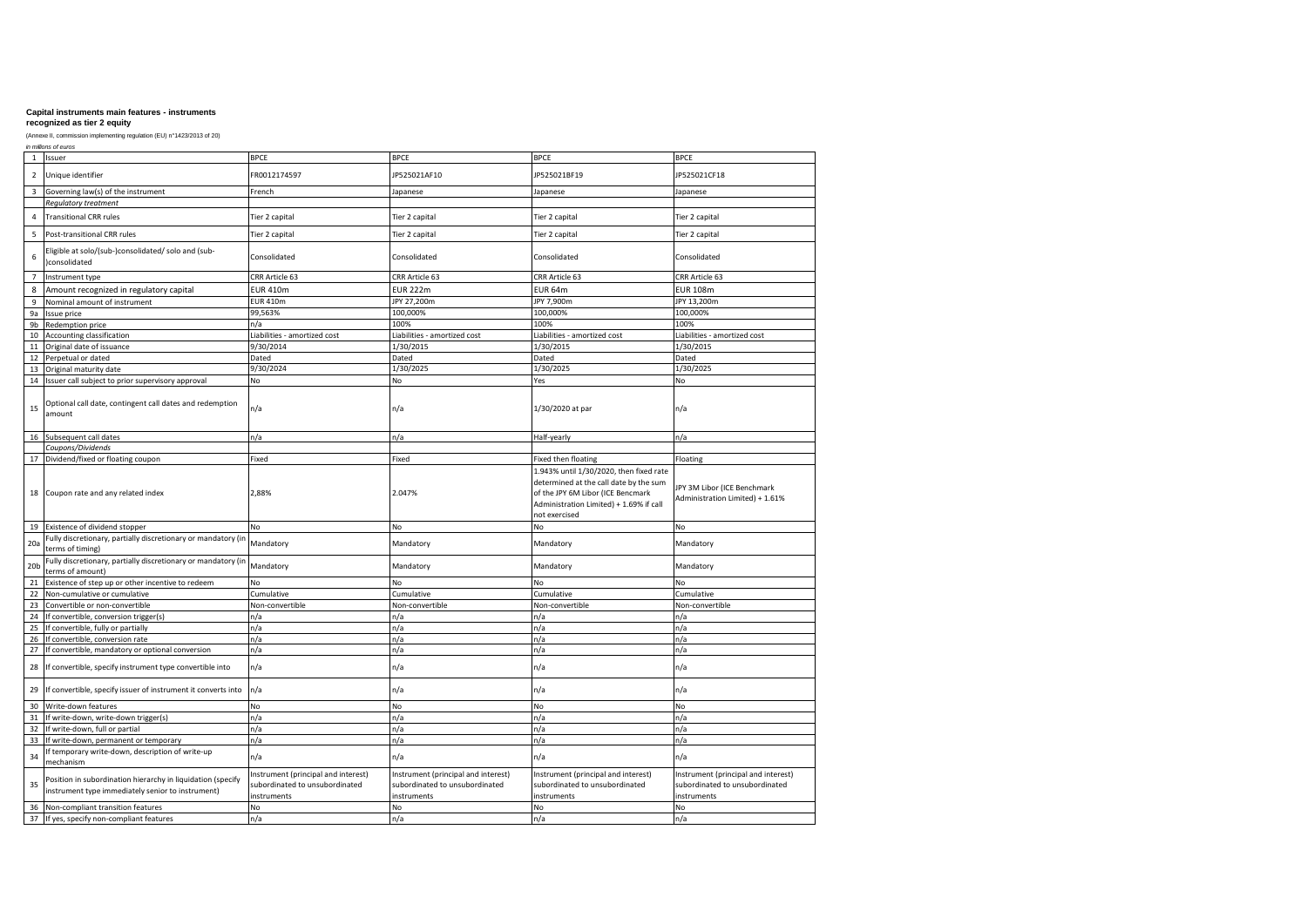# **recognized as tier 2 equity**

|                 | in millions of euros                                                                                             |                              |                                              |                              |                                                                                                        |  |  |  |
|-----------------|------------------------------------------------------------------------------------------------------------------|------------------------------|----------------------------------------------|------------------------------|--------------------------------------------------------------------------------------------------------|--|--|--|
| $\mathbf{1}$    | Issuer                                                                                                           | <b>BPCE</b>                  | <b>BPCE</b>                                  | <b>BPCE</b>                  | <b>BPCE</b>                                                                                            |  |  |  |
| $\overline{2}$  | Unique identifier                                                                                                | FR0012401636                 | FR0012401669                                 | FR0012633345                 | FR0012637379                                                                                           |  |  |  |
| $\overline{3}$  | Governing law(s) of the instrument                                                                               | French                       | French                                       | French                       | French                                                                                                 |  |  |  |
|                 | Regulatory treatment                                                                                             |                              |                                              |                              |                                                                                                        |  |  |  |
| $\overline{4}$  | <b>Transitional CRR rules</b>                                                                                    | Tier 2 capital               | Tier 2 capital                               | Tier 2 capital               | Tier 2 capital                                                                                         |  |  |  |
| 5               | Post-transitional CRR rules                                                                                      | Tier 2 capital               | Tier 2 capital                               | Tier 2 capital               | Tier 2 capital                                                                                         |  |  |  |
| 6               | Eligible at solo/(sub-)consolidated/ solo and (sub-<br>)consolidated                                             | Consolidated                 | Consolidated                                 | Consolidated                 | Consolidated                                                                                           |  |  |  |
| $\overline{7}$  | Instrument type                                                                                                  | CRR Article 63               | CRR Article 63                               | CRR Article 63               | CRR Article 63                                                                                         |  |  |  |
| 8               | Amount recognized in regulatory capital                                                                          | <b>EUR 238m</b>              | <b>EUR 371m</b>                              | <b>EUR 375m</b>              | EUR 96m                                                                                                |  |  |  |
| 9               | Nominal amount of instrument                                                                                     | <b>EUR 240m</b>              | <b>EUR 371m</b>                              | <b>EUR 375m</b>              | <b>CNY 750m</b>                                                                                        |  |  |  |
| 9a              | Issue price                                                                                                      | 100,354%                     | 100%                                         | 99,270%                      | 99,998%                                                                                                |  |  |  |
| 9b              | Redemption price                                                                                                 | 100%                         | 100% + prime                                 | 100%                         | 100%                                                                                                   |  |  |  |
| 10              | Accounting classification                                                                                        | Liabilities - amortized cost | Liabilities - amortized cost                 | Liabilities - amortized cost | Liabilities - amortized cost                                                                           |  |  |  |
| $11\,$          | Original date of issuance                                                                                        | 2/17/2015                    | 2/17/2015                                    | 3/24/2015                    | 3/26/2015                                                                                              |  |  |  |
|                 |                                                                                                                  |                              |                                              |                              |                                                                                                        |  |  |  |
| 12              | Perpetual or dated                                                                                               | Dated                        | Dated                                        | Dated                        | Dated                                                                                                  |  |  |  |
| 13              | Original maturity date                                                                                           | $\frac{1}{2}$ /17/2027       | 2/17/2027                                    | 3/12/2025                    | 3/26/2025                                                                                              |  |  |  |
|                 | 14 Issuer call subject to prior supervisory approval                                                             | No                           | No                                           | No                           | Yes                                                                                                    |  |  |  |
| 15              | Optional call date, contingent call dates and redemption<br>amount                                               | n/a                          | n/a                                          | n/a                          | 3/26/2020 at par                                                                                       |  |  |  |
| 16              | Subsequent call dates                                                                                            | n/a                          | n/a                                          | n/a                          | No                                                                                                     |  |  |  |
|                 | Coupons/Dividends                                                                                                |                              |                                              |                              |                                                                                                        |  |  |  |
| 17              | Dividend/fixed or floating coupon                                                                                | Fixed                        | Zero coupon                                  | Fixed                        | Fixed then floating                                                                                    |  |  |  |
|                 | 18 Coupon rate and any related index                                                                             | 3,10%                        | Zero coupon, with redemption at<br>144.2461% | 2,25%                        | 5.75% per year until March 20, 2020<br>(exclusive) From March 26, 2020, CNH 1-<br>vear Hibor + 1.2466% |  |  |  |
|                 | 19 Existence of dividend stopper                                                                                 | No                           | No                                           | No                           | No                                                                                                     |  |  |  |
| 20a             | Fully discretionary, partially discretionary or mandatory (in<br>terms of timing)                                | Mandatory                    | Mandatory                                    | Mandatory                    | Mandatory                                                                                              |  |  |  |
| 20 <sub>b</sub> | Fully discretionary, partially discretionary or mandatory (in<br>terms of amount)                                | Mandatory                    | Mandatory                                    | Mandatory                    | Mandatory                                                                                              |  |  |  |
| 21              | Existence of step up or other incentive to redeem                                                                | No                           | No                                           | No                           | No                                                                                                     |  |  |  |
| 22              | Non-cumulative or cumulative                                                                                     | Cumulative                   | Cumulative                                   | Cumulative                   | Cumulative                                                                                             |  |  |  |
| 23              | Convertible or non-convertible                                                                                   | Non-convertible              | Non-convertible                              | Non-convertible              | Non-convertible                                                                                        |  |  |  |
| 24              | If convertible, conversion trigger(s)                                                                            |                              |                                              |                              |                                                                                                        |  |  |  |
|                 |                                                                                                                  | n/a                          | n/a                                          | n/a                          | n/a                                                                                                    |  |  |  |
| 25              | If convertible, fully or partially                                                                               | n/a                          | n/a                                          | n/a                          | n/a                                                                                                    |  |  |  |
| 26              | If convertible, conversion rate                                                                                  | n/a                          | n/a                                          | n/a                          | n/a                                                                                                    |  |  |  |
| 27              | If convertible, mandatory or optional conversion                                                                 | n/a                          | n/a                                          | n/a                          | n/a                                                                                                    |  |  |  |
| 28              | If convertible, specify instrument type convertible into                                                         | n/a                          | n/a                                          | n/a                          | n/a                                                                                                    |  |  |  |
| 29              | If convertible, specify issuer of instrument it converts into                                                    | n/a                          | n/a                                          | n/a                          | n/a                                                                                                    |  |  |  |
| 30              | Write-down features                                                                                              | No                           | No                                           | No                           | No                                                                                                     |  |  |  |
| 31              | If write-down, write-down trigger(s)                                                                             | n/a                          | n/a                                          | n/a                          | n/a                                                                                                    |  |  |  |
| 32              | If write-down, full or partial                                                                                   | n/a                          | n/a                                          | n/a                          | n/a                                                                                                    |  |  |  |
| 33              | If write-down, permanent or temporary                                                                            | n/a                          | n/a                                          | n/a                          | n/a                                                                                                    |  |  |  |
| 34              | If temporary write-down, description of write-up<br>mechanism                                                    | n/a                          | n/a                                          | n/a                          | n/a                                                                                                    |  |  |  |
| 35              | Position in subordination hierarchy in liquidation (specify<br>instrument type immediately senior to instrument) | Unsecured creditor           | Unsecured creditor                           | Senior debt                  | Senior debt                                                                                            |  |  |  |
| 36              | Non-compliant transition features                                                                                | No                           | No                                           | No                           | No                                                                                                     |  |  |  |
|                 | 37 If yes, specify non-compliant features                                                                        | n/a                          | n/a                                          | n/a                          | n/a                                                                                                    |  |  |  |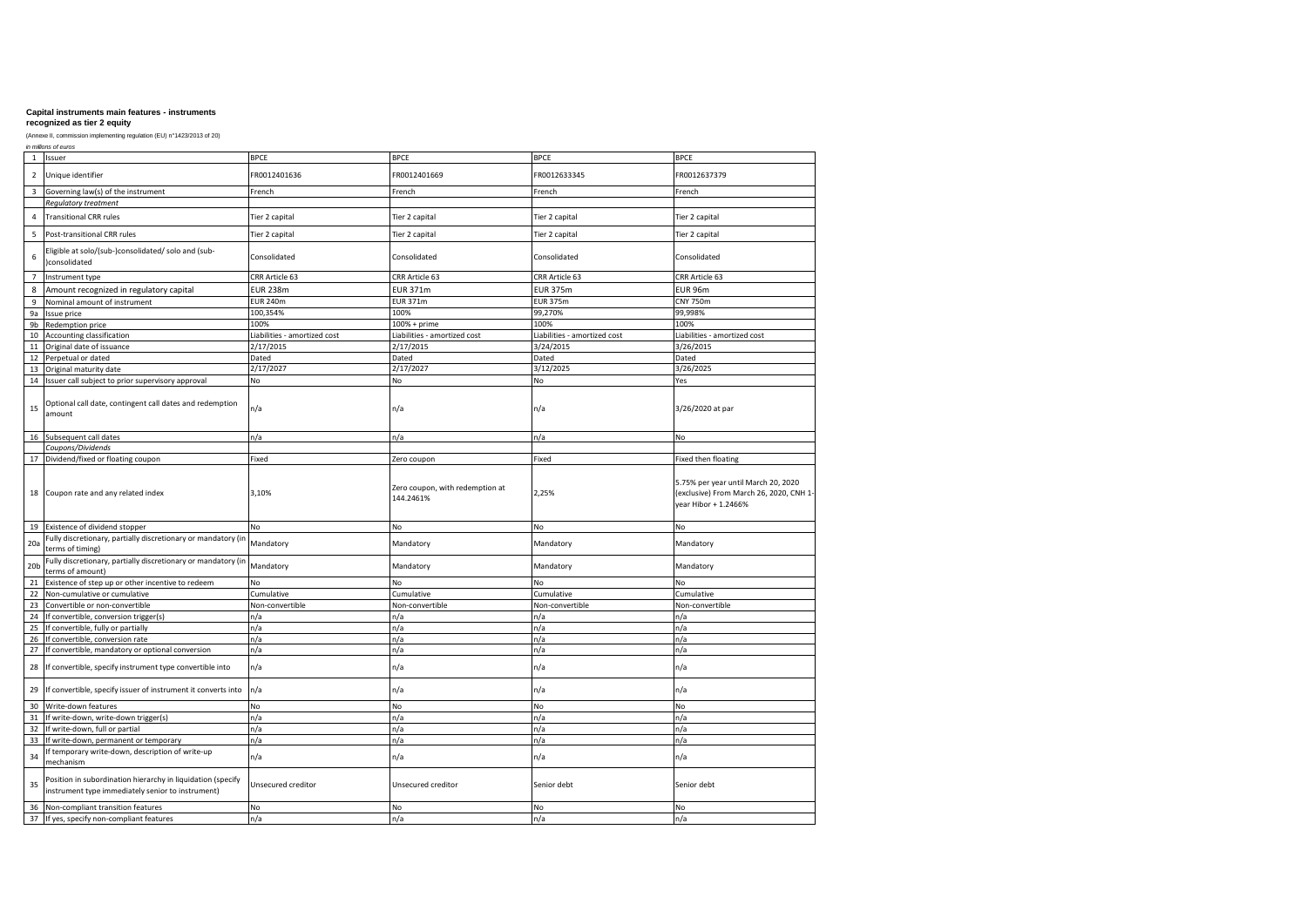# **recognized as tier 2 equity**

|                         | in millions of euros                                                                                             |                              |                              |                              |                                                                                                                                 |
|-------------------------|------------------------------------------------------------------------------------------------------------------|------------------------------|------------------------------|------------------------------|---------------------------------------------------------------------------------------------------------------------------------|
| $\mathbf{1}$            | Issuer                                                                                                           | <b>BPCE</b>                  | <b>BPCE</b>                  | <b>BPCE</b>                  | <b>BPCE</b>                                                                                                                     |
| $\overline{2}$          | Unique identifier                                                                                                | FR0012674935                 | FR0012698108                 | FR0012758159                 | FR0012799187                                                                                                                    |
| $\overline{\mathbf{3}}$ | Governing law(s) of the instrument                                                                               | French                       | French                       | French                       | French                                                                                                                          |
|                         | Regulatory treatment                                                                                             |                              |                              |                              |                                                                                                                                 |
| $\overline{4}$          | <b>Transitional CRR rules</b>                                                                                    | Tier 2 capital               | Tier 2 capital               | Tier 2 capital               | Tier 2 capital                                                                                                                  |
| 5                       | Post-transitional CRR rules                                                                                      | Tier 2 capital               | Tier 2 capital               | Tier 2 capital               | Tier 2 capital                                                                                                                  |
| 6                       | Eligible at solo/(sub-)consolidated/ solo and (sub-<br>consolidated                                              | Consolidated                 | Consolidated                 | Consolidated                 | Consolidated                                                                                                                    |
| $\overline{7}$          | Instrument type                                                                                                  | CRR Article 63               | CRR Article 63               | CRR Article 63               | CRR Article 63                                                                                                                  |
| 8                       | Amount recognized in regulatory capital                                                                          | <b>EUR 237m</b>              | <b>EUR 114m</b>              | <b>EUR 114m</b>              | <b>EUR 97m</b>                                                                                                                  |
| 9                       | Nominal amount of instrument                                                                                     | <b>USD 270m</b>              | USD 130m                     | <b>USD 130m</b>              | SGD 150m                                                                                                                        |
| 9a                      | Issue price                                                                                                      | 98%                          | 98,081% and 97,767%          | 100%                         | 100,000%                                                                                                                        |
| $9\mathsf{b}$           | Redemption price                                                                                                 | 100%                         | 100%                         | 100%                         | 100%                                                                                                                            |
| 10                      | Accounting classification                                                                                        | Liabilities - amortized cost | Liabilities - amortized cost | Liabilities - amortized cost | Liabilities - amortized cost                                                                                                    |
|                         |                                                                                                                  |                              |                              |                              |                                                                                                                                 |
| 11                      | Original date of issuance                                                                                        | 4/17/2015                    | 4/29/2015                    | 6/01/2015                    | 6/17/2015                                                                                                                       |
| 12                      | Perpetual or dated                                                                                               | Dated                        | Dated                        | Dated                        | Dated                                                                                                                           |
| 13                      | Original maturity date                                                                                           | 4/17/2035                    | 4/17/2035                    | 6/01/2045                    | 12/17/2025                                                                                                                      |
|                         | 14 Issuer call subject to prior supervisory approval                                                             | No                           | No                           | No                           | Yes                                                                                                                             |
| 15                      | Optional call date, contingent call dates and redemption<br>amount                                               | n/a                          | n/a                          | n/a                          | 12/17/2020 at par                                                                                                               |
|                         | 16 Subsequent call dates                                                                                         | n/a                          | n/a                          | n/a                          | No                                                                                                                              |
|                         | Coupons/Dividends                                                                                                |                              |                              |                              |                                                                                                                                 |
| 17                      | Dividend/fixed or floating coupon                                                                                | Fixed                        | Fixed                        | Fixed                        | Fixed then floating                                                                                                             |
|                         | 18 Coupon rate and any related index                                                                             | 4,625%                       | 4.625%                       | 5,350%                       | 4.45% per year until December 17, 2020<br>(exclusive) From December 17, 2020,<br>SGD 5-year Swap Offer Rate + 2.16% per<br>year |
|                         | 19 Existence of dividend stopper                                                                                 | No                           | <b>No</b>                    | No.                          | No                                                                                                                              |
| 20a                     | Fully discretionary, partially discretionary or mandatory (in<br>terms of timing)                                | Mandatory                    | Mandatory                    | Mandatory                    | Mandatory                                                                                                                       |
| 20 <sub>b</sub>         | Fully discretionary, partially discretionary or mandatory (in<br>terms of amount)                                | Mandatory                    | Mandatory                    | Mandatory                    | Mandatory                                                                                                                       |
| 21                      | Existence of step up or other incentive to redeem                                                                | No                           | No                           | No                           | No                                                                                                                              |
| 22                      | Non-cumulative or cumulative                                                                                     | Cumulative                   | Cumulative                   | Cumulative                   | Cumulative                                                                                                                      |
| 23                      | Convertible or non-convertible                                                                                   | Non-convertible              | Non-convertible              | Non-convertible              | Non-convertible                                                                                                                 |
| 24                      | If convertible, conversion trigger(s)                                                                            | n/a                          | n/a                          | n/a                          | n/a                                                                                                                             |
| 25                      | If convertible, fully or partially                                                                               | n/a                          | n/a                          | n/a                          | n/a                                                                                                                             |
| 26                      | If convertible, conversion rate                                                                                  | n/a                          | n/a                          | n/a                          | n/a                                                                                                                             |
| 27                      | If convertible, mandatory or optional conversion                                                                 | n/a                          | n/a                          | n/a                          | n/a                                                                                                                             |
| 28                      | If convertible, specify instrument type convertible into                                                         | n/a                          | n/a                          | n/a                          | n/a                                                                                                                             |
| 29                      | If convertible, specify issuer of instrument it converts into                                                    | n/a                          | n/a                          | n/a                          | n/a                                                                                                                             |
| 30                      | Write-down features                                                                                              | No                           | No                           | No                           | No                                                                                                                              |
| 31                      | If write-down, write-down trigger(s)                                                                             | n/a                          | n/a                          | n/a                          | n/a                                                                                                                             |
| 32                      | If write-down, full or partial                                                                                   | n/a                          | n/a                          | n/a                          | n/a                                                                                                                             |
| 33                      | If write-down, permanent or temporary                                                                            | n/a                          | n/a                          | n/a                          | n/a                                                                                                                             |
| 34                      | If temporary write-down, description of write-up<br>mechanism                                                    | n/a                          | n/a                          | n/a                          | n/a                                                                                                                             |
| 35                      | Position in subordination hierarchy in liquidation (specify<br>instrument type immediately senior to instrument) | Senior debt                  | Senior debt                  | Senior debt                  | Senior debt                                                                                                                     |
| 36                      | Non-compliant transition features                                                                                | No                           | No                           | No                           | No                                                                                                                              |
|                         | 37 If yes, specify non-compliant features                                                                        | n/a                          | n/a                          | n/a                          | n/a                                                                                                                             |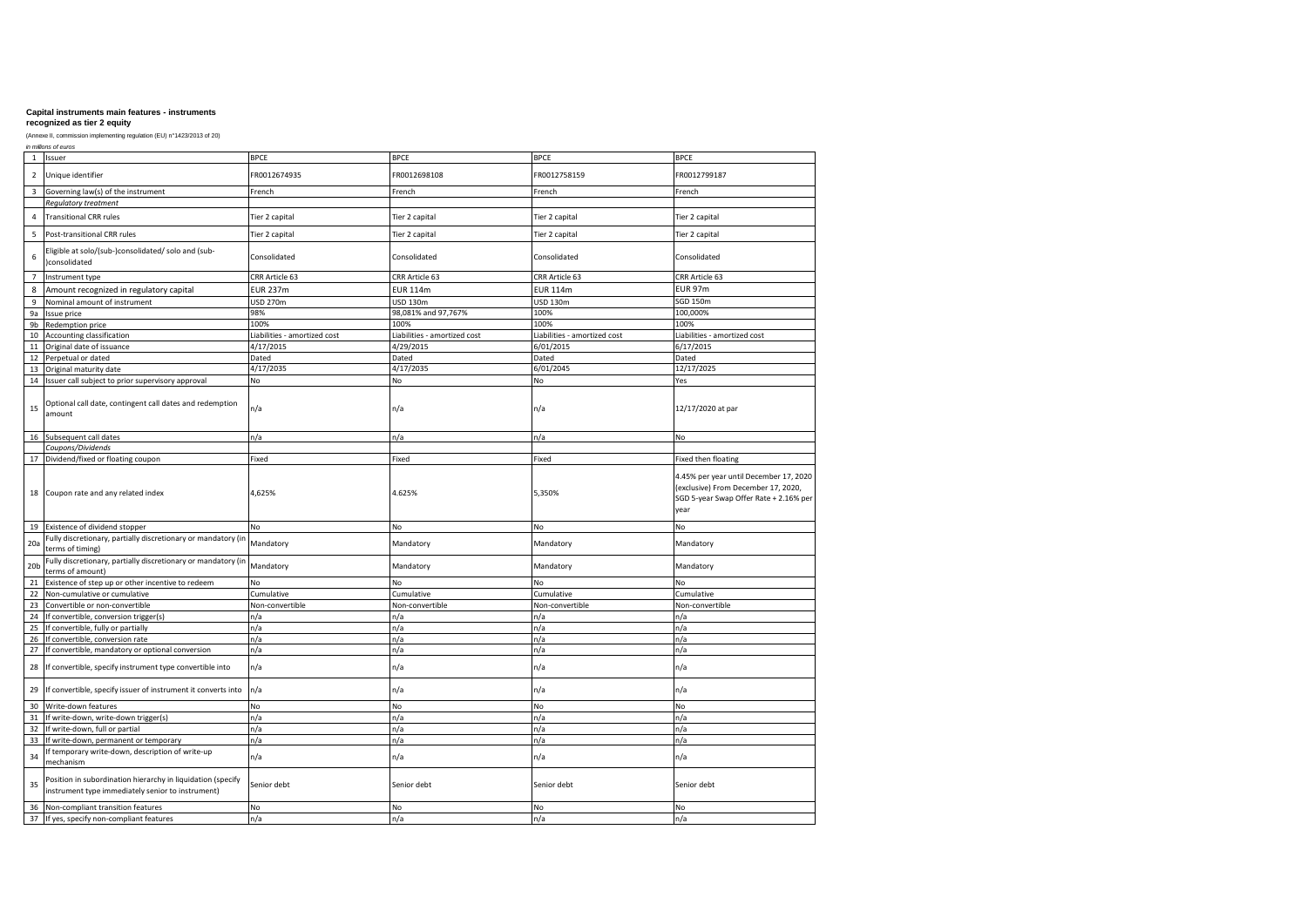### **recognized as tier 2 equity**

|                 | in millions of euros                                                                                             |                              |                                                                                                                     |                                                                                 |                              |
|-----------------|------------------------------------------------------------------------------------------------------------------|------------------------------|---------------------------------------------------------------------------------------------------------------------|---------------------------------------------------------------------------------|------------------------------|
| $\mathbf{1}$    | Issuer                                                                                                           | <b>BPCE</b>                  | <b>BPCE</b>                                                                                                         | <b>BPCE</b>                                                                     | <b>BPCE</b>                  |
| $\overline{2}$  | Unique identifier                                                                                                | FR0012971059                 | AU3CB0233526                                                                                                        | FR0013063385                                                                    | JP525021BFC9                 |
| 3               | Governing law(s) of the instrument                                                                               | French                       | Australian                                                                                                          | French                                                                          | Japanese                     |
|                 | Regulatory treatment                                                                                             |                              |                                                                                                                     |                                                                                 |                              |
| 4               | <b>Transitional CRR rules</b>                                                                                    | Tier 2 capital               | Tier 2 capital                                                                                                      | Tier 2 capital                                                                  | Tier 2 capital               |
| 5               | Post-transitional CRR rules                                                                                      | Tier 2 capital               | Tier 2 capital                                                                                                      | Tier 2 capital                                                                  | Tier 2 capital               |
| 6               | Eligible at solo/(sub-)consolidated/ solo and (sub-<br>consolidated                                              | Consolidated                 | Consolidated                                                                                                        | Consolidated                                                                    | Consolidated                 |
| $\overline{7}$  | Instrument type                                                                                                  | CRR Article 63               | CRR Article 63                                                                                                      | CRR Article 63                                                                  | CRR Article 63               |
| 8               | Amount recognized in regulatory capital                                                                          | <b>EUR 45m</b>               | <b>EUR 108m</b>                                                                                                     | <b>EUR 750m</b>                                                                 | <b>EUR 205m</b>              |
| 9               | Nominal amount of instrument                                                                                     | CHF 50m                      | AUD 175m                                                                                                            | <b>EUR 750m</b>                                                                 | JPY 25,100m                  |
| 9a              | Issue price                                                                                                      | 100%                         | 99,536%                                                                                                             | 99,5670%                                                                        | 100,0000%                    |
| 9b              | Redemption price                                                                                                 | 100%                         | 100%                                                                                                                | 100%                                                                            | 100%                         |
| 10              | Accounting classification                                                                                        | Liabilities - amortized cost | Liabilities - amortized cost                                                                                        | Liabilities - amortized cost                                                    | Liabilities - amortized cost |
| 11              | Original date of issuance                                                                                        | 9/29/2015                    | 10/27/2015                                                                                                          | 11/30/2015                                                                      | 12/11/2015                   |
| 12              | Perpetual or dated                                                                                               | Dated                        | Dated                                                                                                               | Dated                                                                           | Dated                        |
| 13              | Original maturity date                                                                                           | 9/29/2025                    | 10/27/2025                                                                                                          | 11/30/2027                                                                      | 12/11/2025                   |
| 14              | Issuer call subject to prior supervisory approval                                                                | No                           | Yes                                                                                                                 | Yes                                                                             | No                           |
| 15              | Optional call date, contingent call dates and redemption<br>amount                                               | n/a                          | 10/27/2025 at par                                                                                                   | 11/30/2022 at par                                                               | n/a                          |
|                 | 16 Subsequent call dates                                                                                         | n/a                          | No                                                                                                                  | No                                                                              | n/a                          |
|                 | Coupons/Dividends                                                                                                |                              |                                                                                                                     |                                                                                 |                              |
| 17              | Dividend/fixed or floating coupon                                                                                | Fixed                        | Fixed then floating                                                                                                 | Fixed then floating                                                             | Fixed                        |
|                 | 18 Coupon rate and any related index                                                                             | 1,934%                       | 5.40% per year until october 27, 2020.<br>As of October 27, 2020, AUD semi<br>quarterly mid swap rate 5 ans + 3.20% | 2.75% per year until november 30,<br>2022 then rate € Mid-Swap 5 ans +<br>2.37% | 2,263%                       |
|                 | 19 Existence of dividend stopper                                                                                 | No                           | No                                                                                                                  | No                                                                              | No                           |
| 20a             | Fully discretionary, partially discretionary or mandatory (in<br>terms of timing)                                | Mandatory                    | Mandatory                                                                                                           | Mandatory                                                                       | Mandatory                    |
| 20 <sub>b</sub> | Fully discretionary, partially discretionary or mandatory (in<br>terms of amount)                                | Mandatory                    | Mandatory                                                                                                           | Mandatory                                                                       | Mandatory                    |
| 21              | Existence of step up or other incentive to redeem                                                                | No                           | No                                                                                                                  | No                                                                              | No                           |
| 22              | Non-cumulative or cumulative                                                                                     | Cumulative                   | Cumulative                                                                                                          | Cumulative                                                                      | Cumulative                   |
| 23              | Convertible or non-convertible                                                                                   | Non-convertible              | Non-convertible                                                                                                     | Non-convertible                                                                 | Non-convertible              |
| 24              | If convertible, conversion trigger(s)                                                                            | n/a                          | n/a                                                                                                                 | n/a                                                                             | n/a                          |
| 25              | If convertible, fully or partially                                                                               | n/a                          | n/a                                                                                                                 | n/a                                                                             | n/a                          |
| 26              | If convertible, conversion rate                                                                                  | n/a                          | n/a                                                                                                                 | n/a                                                                             | n/a                          |
| 27              | If convertible, mandatory or optional conversion                                                                 | n/a                          | n/a                                                                                                                 | n/a                                                                             | n/a                          |
| 28              | If convertible, specify instrument type convertible into                                                         | n/a                          | n/a                                                                                                                 | n/a                                                                             | n/a                          |
| 29              | If convertible, specify issuer of instrument it converts into                                                    | n/a                          | n/a                                                                                                                 | n/a                                                                             | n/a                          |
| 30              | Write-down features                                                                                              | No                           | No                                                                                                                  | No                                                                              | No                           |
| 31              | If write-down, write-down trigger(s)                                                                             | n/a                          | n/a                                                                                                                 | n/a                                                                             | n/a                          |
| 32              | If write-down, full or partial                                                                                   | n/a                          | n/a                                                                                                                 | n/a                                                                             | n/a                          |
| 33              |                                                                                                                  | n/a                          | n/a                                                                                                                 | n/a                                                                             | n/a                          |
|                 |                                                                                                                  |                              |                                                                                                                     |                                                                                 |                              |
| 34              | If write-down, permanent or temporary<br>If temporary write-down, description of write-up<br>mechanism           | n/a                          | n/a                                                                                                                 | n/a                                                                             | n/a                          |
| 35              | Position in subordination hierarchy in liquidation (specify<br>instrument type immediately senior to instrument) | Senior debt                  | Senior debt                                                                                                         | Senior debt                                                                     | Senior debt                  |
| 36              | Non-compliant transition features<br>37 If yes, specify non-compliant features                                   | No<br>n/a                    | No<br>n/a                                                                                                           | <b>No</b><br>n/a                                                                | <b>No</b><br>n/a             |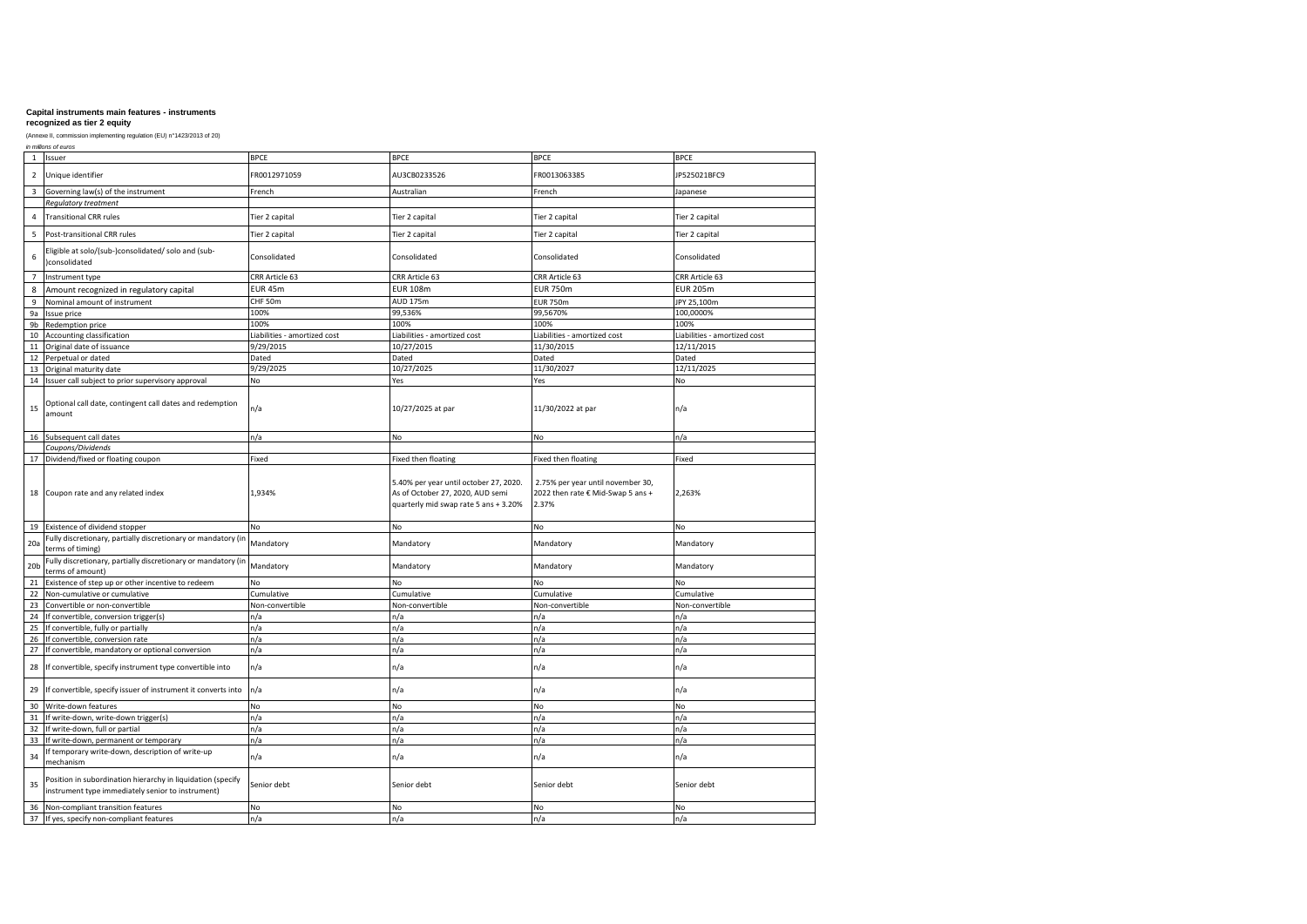# **recognized as tier 2 equity**

(Annexe II, commission implementing regulation (EU) n°1423/2013 of 20) *in millions of euros*

| $\overline{1}$<br>Issuer                                                                                              | <b>BPCE</b>                                                           | <b>BPCE</b>                  | <b>BPCE</b>                                                             | <b>BPCE</b>                  | <b>BPCE</b>                                 | <b>BPCE</b>                  | <b>BPCE</b>                  |
|-----------------------------------------------------------------------------------------------------------------------|-----------------------------------------------------------------------|------------------------------|-------------------------------------------------------------------------|------------------------------|---------------------------------------------|------------------------------|------------------------------|
| $\overline{z}$<br>Unique identifier                                                                                   | P525021DFC5                                                           | JP525021EFC3                 | R0013135050                                                             | FR0013137791                 | 144A: US05578QAE35 / Reg S:<br>US05578UAE47 | FR0013162591                 | FR0013155009                 |
| Governing law(s) of the instrument<br>$\overline{3}$                                                                  | Japanese                                                              | Japanese                     | rench                                                                   | French                       | New York State                              | French                       | French                       |
| Regulatory treatment                                                                                                  |                                                                       |                              |                                                                         |                              |                                             |                              |                              |
| Fransitional CRR rules                                                                                                | lier 2 capital                                                        | Tier 2 capital               | Tier 2 capital                                                          | Tier 2 capital               | Tier 2 capital                              | Tier 2 capital               | Tier 2 capital               |
| Post-transitional CRR rules<br>5                                                                                      | Fier 2 capital                                                        | Tier 2 capital               | Fier 2 capital                                                          | Tier 2 capital               | Tier 2 capital                              | Tier 2 capital               | Tier 2 capital               |
| Eligible at solo/(sub-)consolidated/ solo and (sub-<br>consolidated                                                   | Consolidated                                                          | Consolidated                 | Consolidated                                                            | Consolidated                 | Consolidated                                | Consolidated                 | Consolidated                 |
| nstrument type                                                                                                        | CRR Article 63                                                        | CRR Article 63               | CRR Article 63                                                          | CRR Article 63               | CRR Article 63                              | CRR Article 63               | CRR Article 63               |
| 8<br>Amount recognized in regulatory capital                                                                          | <b>EUR 82m</b>                                                        | EUR <sub>4m</sub>            | EUR 60m                                                                 | <b>EUR 132m</b>              | <b>EUR 659m</b>                             | <b>EUR 176m</b>              | <b>EUR 750m</b>              |
| q<br>Nominal amount of instrument                                                                                     | JPY 10,100m                                                           | <b>JPY 500m</b>              | UR 60m                                                                  | <b>USD 150m</b>              | <b>USD 750m</b>                             | USD 200m                     | <b>EUR 750m</b>              |
| 9a<br>ssue price                                                                                                      | 100,0000%                                                             | 100%                         | 100%                                                                    | 100%                         | 99.995%                                     | 98.270%                      | 98.968%                      |
| 9 <sub>b</sub><br>Redemption price                                                                                    | 100%                                                                  | 100%                         | 100%                                                                    | 100%                         | 100%                                        | 100%                         | 100%                         |
| <b>Accounting classification</b><br>10                                                                                | Liabilities - amortized cost                                          | Liabilities - amortized cost | Liabilities - amortized cost                                            | Liabilities - amortized cost | Liabilities - amortized cost                | Liabilities - amortized cost | Liabilities - amortized cost |
| Original date of issuance<br>11                                                                                       | 12/11/2015                                                            | 12/11/2015                   | 03/17/2016                                                              | 03/17/2016                   | 04/01/2016                                  | 05/03/2016                   | 04/22/2016                   |
| 12<br>Perpetual or dated                                                                                              | Dated                                                                 | Dated                        | Dated                                                                   | Dated                        | Dated                                       | Dated                        | Dated                        |
| 13<br>Original maturity date                                                                                          | 12/11/2025                                                            | 12/11/2025                   | 03/17/2031                                                              | 03/17/2036                   | 04/01/2026                                  | 05/03/2046                   | 04/22/2026                   |
| 14<br>Issuer call subject to prior supervisory approval                                                               | Yes                                                                   | No.                          | No                                                                      | No                           | No                                          | No                           | <b>No</b>                    |
| Optional call date, contingent call dates and redemption<br>15<br>amount                                              | 12/11/2020 at par                                                     | n/a                          | n/a                                                                     | n/a                          | n/a                                         | n/a                          | n/a                          |
| 16<br>Subsequent call dates                                                                                           | Half-yearly                                                           | n/a                          | n/a                                                                     | n/a                          | n/a                                         | n/a                          | n/a                          |
| Coupons/Dividends                                                                                                     |                                                                       |                              |                                                                         |                              |                                             |                              |                              |
| Dividend/fixed or floating coupon<br>17                                                                               | ixed then floating                                                    | Floating                     | Fixed then floating                                                     | Fixed                        | Fixed                                       | Fixed                        | Fixed                        |
| 18 Coupon rate and any related index                                                                                  | 2.037% per year until december 11,<br>2020 then JPY Libor 6 M + 1.82% | JPY Libor 3 M + 1.80%        | Fixed rate 4% during 2 years then<br>floating rate Euribor 6 M + 2.06%. | 5.70%                        | 4.875%.                                     | 5.875%                       | 2.875%                       |
| 19 Existence of dividend stopper                                                                                      | No                                                                    | No                           | <b>No</b>                                                               | No                           | No                                          | No                           | <b>No</b>                    |
| ully discretionary, partially discretionary or mandatory<br>20a<br>erms of timing)                                    | Mandatory                                                             | Mandatory                    | Mandatory                                                               | Mandatory                    | Mandatory                                   | Mandatory                    | Mandatory                    |
| ully discretionary, partially discretionary or mandatory<br>20 <sub>b</sub><br>erms of amount)                        | Mandatory                                                             | Mandatory                    | Mandatory                                                               | Mandatory                    | Mandatory                                   | Mandatory                    | Mandatory                    |
| Existence of step up or other incentive to redeem<br>$\mathcal{P}$                                                    | No                                                                    | No                           | No                                                                      | No                           | No                                          | No                           | No                           |
| Von-cumulative or cumulative<br>22                                                                                    | Cumulative                                                            | Cumulative                   | Cumulative                                                              | Cumulative                   | Cumulative                                  | Cumulative                   | Cumulative                   |
| 23<br>Convertible or non-convertible                                                                                  | Non-convertible                                                       | Non-convertible              | <b>Non-convertible</b>                                                  | Non-convertible              | Non-convertible                             | Non-convertible              | Non-convertible              |
| 24<br>f convertible, conversion trigger(s)                                                                            | n/a                                                                   | n/a                          | n/a                                                                     | n/a                          | n/a                                         | n/a                          | n/a                          |
| 25<br>f convertible, fully or partially                                                                               | n/a                                                                   | n/a                          | n/a                                                                     | n/a                          | n/a                                         | n/a                          | n/a                          |
| 26<br>f convertible, conversion rate                                                                                  | n/a                                                                   | n/a                          | n/a                                                                     | n/a                          | n/a                                         | n/a                          | n/a                          |
| 27<br>If convertible, mandatory or optional conversion                                                                | n/a                                                                   | n/a                          | n/a                                                                     | n/a                          | n/a                                         | n/a                          | n/a                          |
| 28 If convertible, specify instrument type convertible into                                                           | n/a                                                                   | n/a                          | n/a                                                                     | n/a                          | n/a                                         | n/a                          | n/a                          |
| 29 If convertible, specify issuer of instrument it converts into n/a                                                  |                                                                       | n/a                          | n/a                                                                     | n/a                          | n/a                                         | n/a                          | n/a                          |
| 30<br>Write-down features                                                                                             | No                                                                    | No                           | No                                                                      | No                           | No                                          | No                           | No                           |
| 31<br>f write-down, write-down trigger(s)                                                                             | n/a                                                                   | n/a                          | n/a                                                                     | n/a                          | n/a                                         | n/a                          | n/a                          |
| 32<br>f write-down, full or partial                                                                                   | n/a                                                                   | n/a                          | n/a                                                                     | n/a                          | n/a                                         | n/a                          | n/a                          |
| 33<br>f write-down, permanent or temporary                                                                            | n/a                                                                   | n/a                          | n/a                                                                     | n/a                          | n/a                                         | n/a                          | n/a                          |
| temporary write-down, description of write-up<br>3 <sub>4</sub><br>nechanism                                          | n/a                                                                   | n/a                          | n/a                                                                     | n/a                          | n/a                                         | n/a                          | n/a                          |
| Position in subordination hierarchy in liquidation (specify<br>35<br>nstrument type immediately senior to instrument) | Senior debt                                                           | Senior debt                  | Senior debt                                                             | Senior debt                  | Senior debt                                 | Senior debt                  | Senior debt                  |
| Non-compliant transition features<br>36                                                                               | <b>No</b>                                                             | No                           | <b>No</b>                                                               | No.                          | No                                          | No                           | No                           |
| 37 If yes, specify non-compliant features                                                                             | n/a                                                                   | n/a                          | n/a                                                                     | n/a                          | n/a                                         | n/a                          | n/a                          |